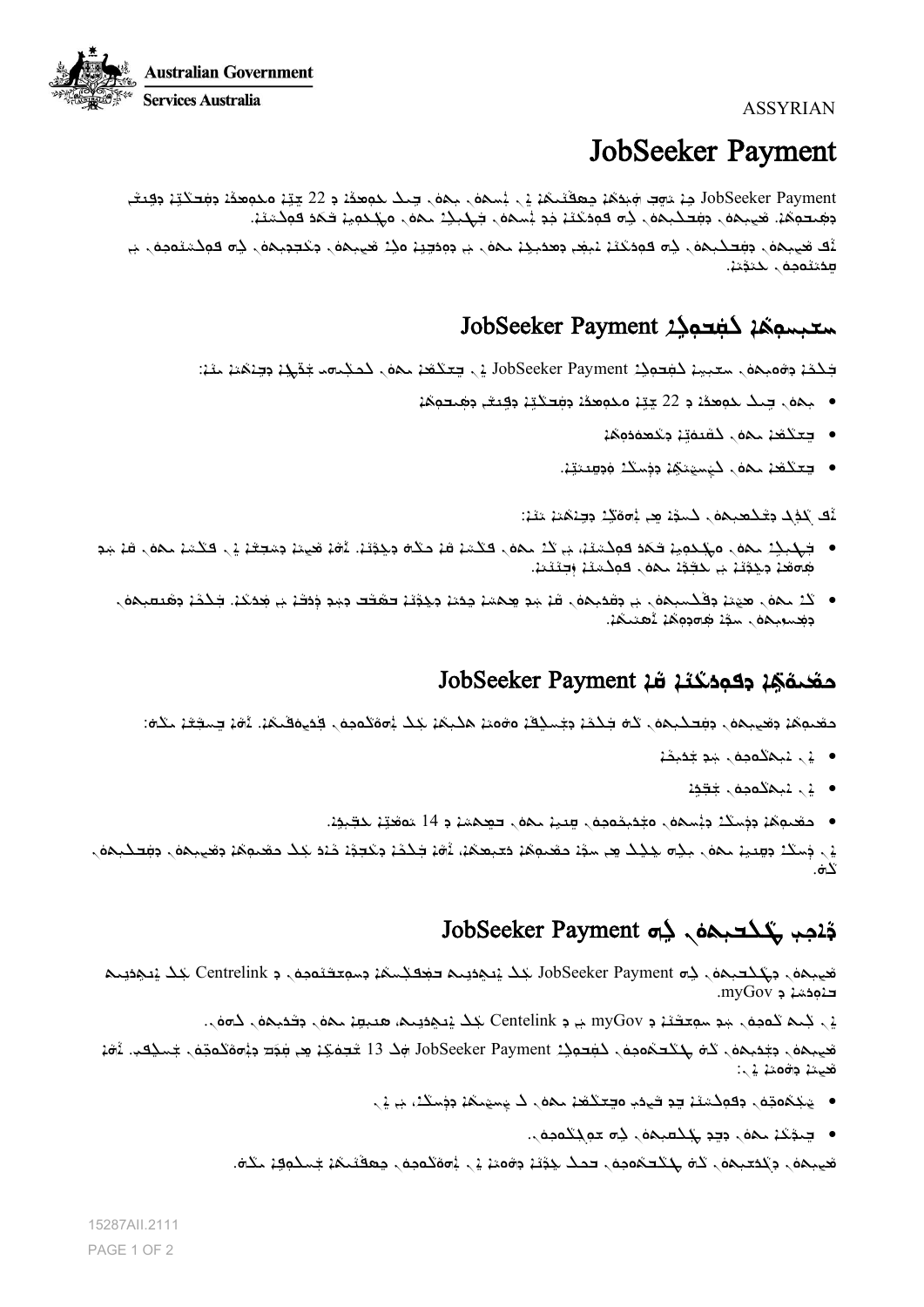### دْ، جُبْ جِبَاحِكْمَهِ جَمْعَ مِنْ رَجْم كتمام الله عنه ܲ ܲ ܵ ܲ ܲ

<del>ی</del>دِ <del>ښد</del>کہمنی کِی قودکتمونی ښوهد مودخا کا 2 څخمکِا هے خکد ویُسی مودیہککے قودکتمونی، عجمٰف هے ی<sub>ے ن</sub>کذِک ܲ ܲ  $\frac{1}{2}$ ܲ ܲ ܲ ܲ  $\frac{1}{2}$ ܲ ܲ ܲ ܲ جستان المستقدر المستقدم المستقدم المستقدم المستقدم المستقدم المستقدم المستقدم المستقدم المستقدم المستقدم المست<br>جغت جست جمان المستقدم المستقدم المستقدم المستقدم المستقدم المستقدم المستقدم المستقدم المستقدم المستقدم المستقد ܲ ܲ  $\ddot{\phantom{a}}$ ܵ ܵ ܲ ܲ ܲ ܲ 。<br>。  $\frac{1}{2}$ ܵ ܵ ܲ  $\Sigma$ ف  $\Sigma$ ذِک ډېجىکېمە دِب كې خود دېمگەچە ، مدېمكر دېندېقەچە ، زىدىک دېندېكمە ، دې دېمكوچە ، خمك 2 شخەنك ܲ ܲ ܲ ܲ ܲ ܲ ܲ ܲ ܲ ܲ ܲ ܲ ܲ ܲ ܵ

### <del>ى</del>ممك<del>ةٍ</del>، مەھك*د* 1 ܵ ܲ ܵ

.<br>كۈك دۈددىكەن. كى يى ئەقكەچەن جىنگوفى غى ھُچى ئۇن ھىنى دېگىۋى كىڭ قومۇنگىمونى. <del>م</del>وسك<mark>قى جگچى</mark> دەيجىن ܲ 1 ܲ  $\frac{1}{2}$ ܵ  $\ddot{\phantom{a}}$ ܲ ܲ  $\overline{a}$ ܵ ܲ ܲ ܲ ܲ ܵ

- ܢ ܘ ݂ܟܘ ܐ ܐܸܠ ܵ ܝܵ <sup>ܐ</sup> ݂ܟ ܼܝ ܠܸܡܛ ܵ ܐ ܘܕ ܝܬ ܵ ܦ ܪܨܘ ܢ ܼܦ ܘ ݂ܟܘ ܢ ܼܘܬ ܵ ܘܕܥ ܵ ܡ ܵ ܲ ܵ  $\begin{array}{c} \hline \end{array}$ ܲ ܲ ܲ
	- ܢ ) ܹܥܠ ܵ ܘ ݂ܟܘ ܚܝܵܢ ܼܘܬ ܵ ܐ ܕܐ ܝ ܼܘܬ ܵ ܢ ܝ ܼܟ ܼܐ ܢ( ܘ ݂ܟܘ ܩ ܵ ܲ ݇ ܵ ܲ ܲ ܲ
		- ܢ. ܘ ݂ܟܘ ܐ ܕܦ ܼܘܠ ܵܚܢ ܝ ܼܘܬ ܵ ܢ ܝ ܼܟ ܼܐ ܲ  $\frac{1}{2}$  $^{\circ}$ ܲ ܲ

### ڞڶڡڬ؉ڋ ډڞڡ؋ۥێڬؠ؋ػڋ؇ۏ؋ؽػ؉ ܵ ܵ  $^{\prime}$ ܵ

- ܐ ܠ ܸܡܢܝܵܢ ܩܪܹܝܡ ܼܘܢ ܼܥ 202 131 ܢ ܘ ݂ܟܘ ܢ ܐ ܒܠܸܫ ܦ ܪܨܘ ܕ ܼܦ ܡ ܼܚ ܲ ܡܙ ܼܘ ܹܡܐ ܼܥ ܲ ܠ ܼܗ  $\frac{1}{2}$ ܲ ܲ  $^{\circ}$ ܵ ܲ ܲ ܲ
- جستيدون دڅمقه servicesaustralia.gov.au/jobseekerpayment شمکه وهمونديوهه ومؤيده تحلي اليکهه  $\begin{array}{c} \hline \end{array}$ ܵ ܲ ܵ ܵ  $\frac{1}{2}$ ܵ  $\frac{1}{2}$ ܵ
- ﴿ هِسْتِدُهِنْ كَتُمْكُمْ servicesaustralia.gov.au/yourlanguage بْنْمْ دِتَعْيِنِهِمْنْ دِتَمْكِيْهِمْ ﴾ شَد  $\begin{array}{c} \hline \end{array}$ ܵ ܲ ܲ ܲ ܲ ܲ ܵ ܲ ܲ .<br>دهمونختم ها د کشومه ܲ ׅ֔֕ ܵ
	- ﴿ ﴿ جَمَعِيْدِهِ ﴾ لاَ يَدِدِ عِنْهُدُونَ ۖ وَ يَخْلِجُكُمْ. ܲ

وەقۇد: ھڭتېز ھى ھِڭبۇەتمەمە، دېنىڭز كھىنتز دېدەمز بنا 13°، ھى مڭ ئېغز دەمنز كە دەھھۇڭىز قابد <mark>بكاشز ك</mark>ا ܲ ܲ  $\ddot{\phantom{a}}$ ܲ ܵ ܵ ܵ ܵ ܲ  $\overline{a}$ ܵ ܲ ܲ ܲ ܼ يَحْجَسَكَكُمْ نُمْ، نُهُمْ نَجْمَةٍ كُمُوْ، كَمُمْ دَوْمٍ، قَدِيمٌ، مِنْ مَجْمَةٍ مِنْهُمْ مِدْوَةٍ، وَمَنْهُ ܵ ׅ֘֒֝֘ ܲ ܲ ܵ ܵ ܵ ܲ ֬֘֝֕ ܵ ܵ ܲ  $\overline{\phantom{a}}$ ܵ جَسِكَعِمْ هِكْبِهِمْتَيْنَ طَمْعَةٍ مِنْ هِكْبِهِمْتُمْوْمِنْ، وَجْنَمْهُمْ كَعِيْدَيْهُ وَجَوْمِهِمْ بِنَدْ ف ܵ  $\ddot{\phantom{a}}$ ܲ ܲ  $\ddot{\phantom{a}}$ ܲ ܲ ܲ ܵ ܲ ܲ ܵ ܵ  $\ddot{\phantom{a}}$ ܵ ۦ ؖڝۼڿؠٞۛ ۜڡۿۭۮؠۊۜڡۊڋۦۜڡۼٮٮؠٞؠٛۜ (ڡڡ۫ڞۜۮ) جۮڬۦٛ؋ؾڋۦۊڡڣۥۦڐڡۭڡ؞ۊڡؙۼ؞ۄڞؠۿؽ؋ڂڎۼ؞ٚ؋ڡۜٞٮ۠ڠۦ؋ڝڡڡڡؾؾؽۿؽ؞ۮڰڡۿ؞ۧڂڠڋ ܲ ܵ ܵ ܲ ֚֚֬ ܵ ܵ ܵ ܲ ܲ  $\overline{\phantom{a}}$ ܲ  $\overline{a}$ ܲ ܲ جَجَبْ يَجْمَدُ حَكَمَ مَعْبَهَمْ. ܵ ܵ ܲ ܼ ܲ ̇

## هذەبخة

ܹ ىك جسجيكري جلنز فكمكر بكِم بسجر كنمجر فعونكنوها جبكم فحبهكار مكفتيكا فمة فودكيا مسكفها.  $\ddot{\phantom{a}}$  $\ddot{\phantom{a}}$ ܵ ֧֦֧֦֧֦֧֦֧֚֬ ܲ ؚ<br>ا ܲ ܵ ܵ ܩܪܸ <sup>ܐ</sup> ܘܕ ܼܡ ܲ ܢ <sup>ܕ</sup> <sup>ܦ</sup> ܼܘܪܥ ܵ ܢ ܠܹܗ ܼܚ ܲ ܵܛܠܒ ܼܝܬܘ ܢ ܕ ܥ ܼܝܬܘ ܢ ܐܸܢ ܒ ܵ ܛܥ ܼܝܬܘ ܕܩ ܗ <sup>ܢ</sup> ܼܝܠ ܵ ܐ ܕܕ ܼܝܵܘ ݂ܟܘ ܢ ܼܘܬ ܵ ܐܠ ܵ ܸܡܫ ܼܬ ܐ ܐ ܕ ܸܒܠ ܵܚܡ ܵ ܒܬ ܵ <sup>ܐ</sup> <sup>ܛ</sup> ܼܠ ܲ ܢ ܚܕ ݂ܒ ܼܝܬܘ  $\ddot{a}$ ܲ ܲ ܲ ܵ ֚֚֬ ܲ ܲ ܵ ܲ ܝܹܐ ܦ ܨܘ ܪ ܢ ܼܦ ܘ ܘ ݂ܟ ܠ ܵ ܗܘ ܡ ܼܐ ܼܥ ܲ ܗ ܝܠ .ܲ ֖֖֪ׅ֚֚֚֚֚֚֚֚֚֚֚֚֚֚֚֚֚֡֡֡֡֡֡֡֡֡֡֡֞֡֡֡֟֓֡֡֞֟ ܲ ܲ  $\overline{a}$ ܵ ܲ ֖֦֧֦֧֦֧֦֧֦֧֦֧֢ׅ֧֦֧ׅ֧֦֧ׅ֦֧֦֧֚֚֚֬֜֓֜֓֜֓֞֡֜֬ ܵ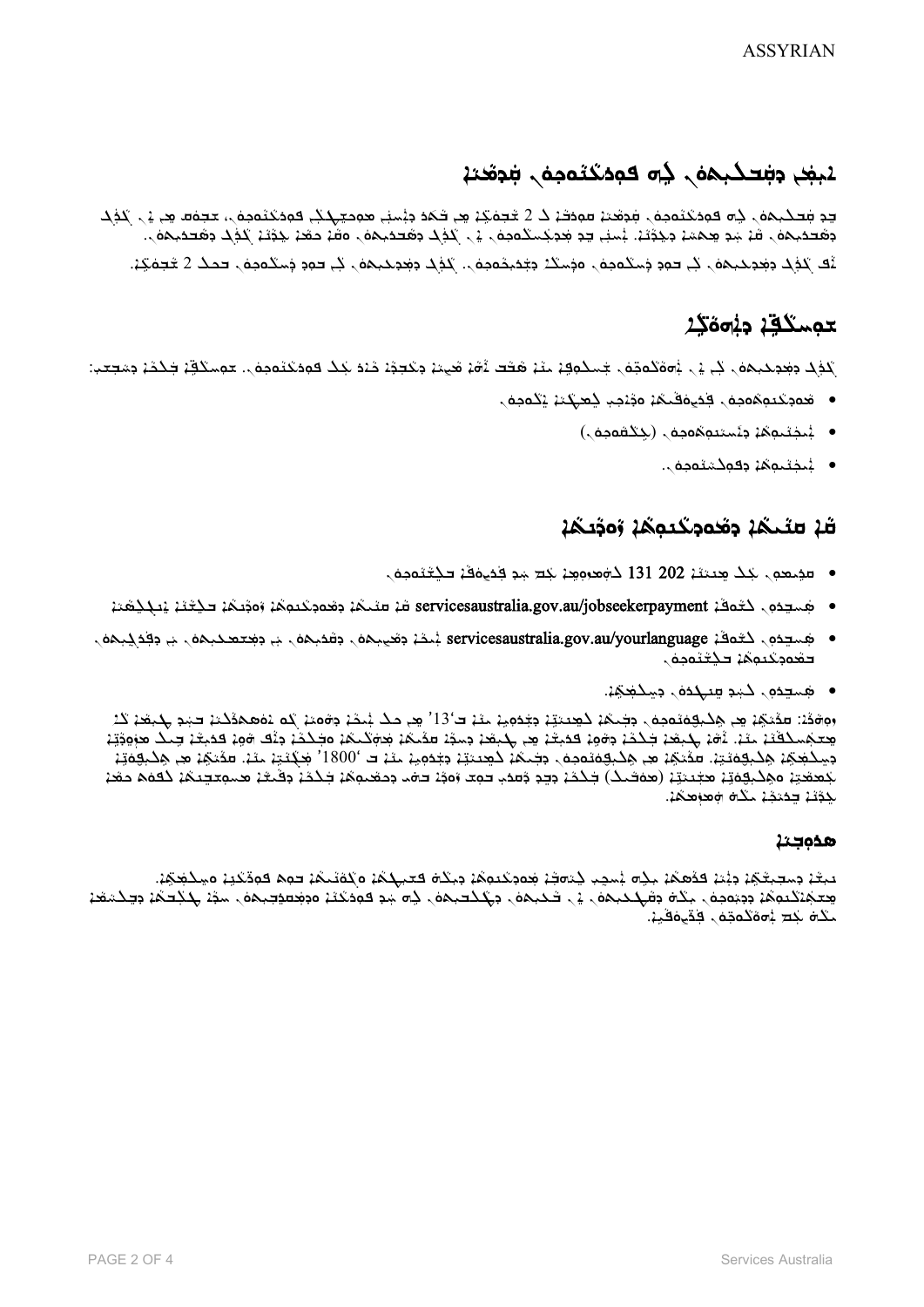

ENGLISH

# **JobSeeker Payment**

JobSeeker Payment provides financial help if you are between 22 and Age Pension age. You can get it while you are unemployed and looking for work .

It is also available when you are sick or injured and cannot do your usual work or study .

## **Eligibility for JobSeeker Payment**

You may be eligible for JobSeeker Payment if you meet all of the following :

- you are between 22 and Age Pension age
- you meet the residence rules
- you meet the income and assets tests.

You will also need to meet one of the following situations:

- You are unemployed and looking for work, or not in full time work. This can include if you are doing part time or casual work.
- You are unable to work or study for a short time because of an injury or illness. You may need to provide a medical certificate .

## **Payment rates for JobSeeker Payment**

The amount you can get may vary, and depends on your personal situation. This includes :

- if you have a partner
- if you have children
- how much income you and your partner earned in the past 14 days.

If you earn income over a certain amount, it may affect how much you can get.

## **How to claim JobSeeker Payment**

You can claim JobSeeker Payment online using your Centrelink online account through myGov.

If you do not have a myGov account or Centelink online account, you need to set them up.

You can start your claim for JobSeeker Payment up to 13 weeks before your circumstances change. This could be if either:

- you will be working less hours and meet the [income test](https://www.servicesaustralia.gov.au/individuals/services/centrelink/jobseeker-payment/how-much-you-can-get/income-and-assets-tests/income-test)
- you know you will lose your job.

You can withdraw your claim at any time if your financial situation changes .